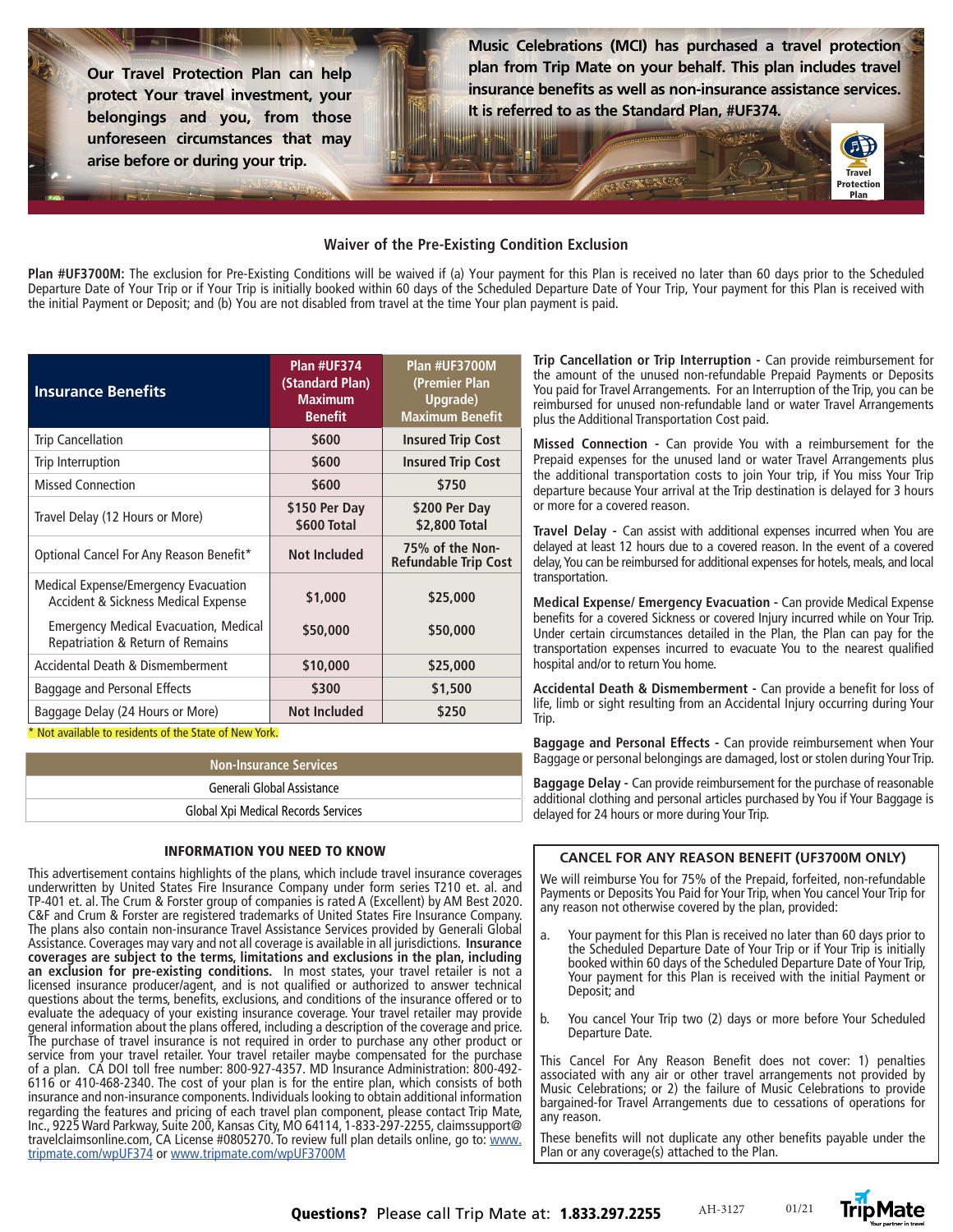## IMPORTANT REASONS TO PURCHASE THE TRAVEL PROTECTION PLAN

Payments for your travel arrangements may be refunded if you have to cancel or interrupt your trip for a covered reason.

Some of the covered reasons for Trip Cancellation and Trip Interruption under the Music Celebrations Program are: Sickness, Injury, Death; Inclement Weather, unannounced Strike or mechanical breakdown affecting your Common Carrier; or a Terrorist incident. Additional terms, conditions and limitations apply to the covered reasons discussed. The covered reasons for Trip Cancellation are not identical to the covered reasons for Trip Interruption.

Medical expenses incurred may be reimbursed.

The Premier Plan coverage is NOT in effect until the day after your plan payment is received by Music Celebrations.

Insurance must be purchased no later than 60 days before your trip to receive Cancel For Any Reason or to have the Pre-Existing Condition Exclusion waived for the Premier Plan, otherwise these benefits will not be included in the coverage. Additional terms apply to each.

Premier Plan purchases will not be accepted later than 60 days before your trip.

All participants must fill out the form below and return it to Music Celebrations International. Music Celebrations needs one completed per participant.

# **Travel Protection Plan Disclosure**

| <b>Trip Information</b>                                                               |                                                                                                    |  |  |  |
|---------------------------------------------------------------------------------------|----------------------------------------------------------------------------------------------------|--|--|--|
| Agency Name:<br><b>Music Celebrations International</b>                               | Agency Plan ID #:<br>UF3700M or UF3700M with Cancel For Any Reason<br>(is an additional Plan Cost) |  |  |  |
| Name of Group (Must have group Name to process): Napa Valley Symphony Youth Orchestra |                                                                                                    |  |  |  |
| Departure Date:                                                                       | Return Date:                                                                                       |  |  |  |
| Traveler Information - Please complete the entire section & return to MCI             |                                                                                                    |  |  |  |
| Name (Please Print):                                                                  |                                                                                                    |  |  |  |
| Address:                                                                              |                                                                                                    |  |  |  |
| City, State, Zip:                                                                     |                                                                                                    |  |  |  |
| Telephone Number:                                                                     | Email:                                                                                             |  |  |  |

| <b>Trip Cost To Be</b> | <b>Less \$600</b>             | <b>Additional Trip Cost To</b> | <b>Total Plan Cost</b> | <b>Check Box For</b>         |
|------------------------|-------------------------------|--------------------------------|------------------------|------------------------------|
| <b>Insured</b>         | <b>Standard Plan Coverage</b> | <b>Be Insured</b>              | <b>DUE</b>             | <b>Cancel For Any Reason</b> |
|                        | $($ \$600)                    |                                |                        |                              |

Enclosed is my check in the amount of \$\_\_\_\_\_\_\_\_ for the Premier Plan Optional Upgrade Travel Protection Plan. Check or Money Order Only.

I have chosen not to purchase the Premier Plan

Please make check payable to Music Celebrations International.

Signature:\_\_\_\_\_\_\_\_\_\_\_\_\_\_\_\_\_\_\_\_\_\_\_\_\_\_\_\_\_\_\_\_\_\_\_\_ Date:\_\_\_\_\_\_\_\_\_\_\_\_\_\_\_\_\_\_\_\_

Print Name of Traveler:

**For Questions Regarding the Travel Protection Plan call 1-833-297-2255 Music Celebrations International/1440 S. Priest Dr. Ste 102 / Tempe, AZ 85281 (480) 894-3330 / (800) 395-2036/ Fax (480) 894-5137**